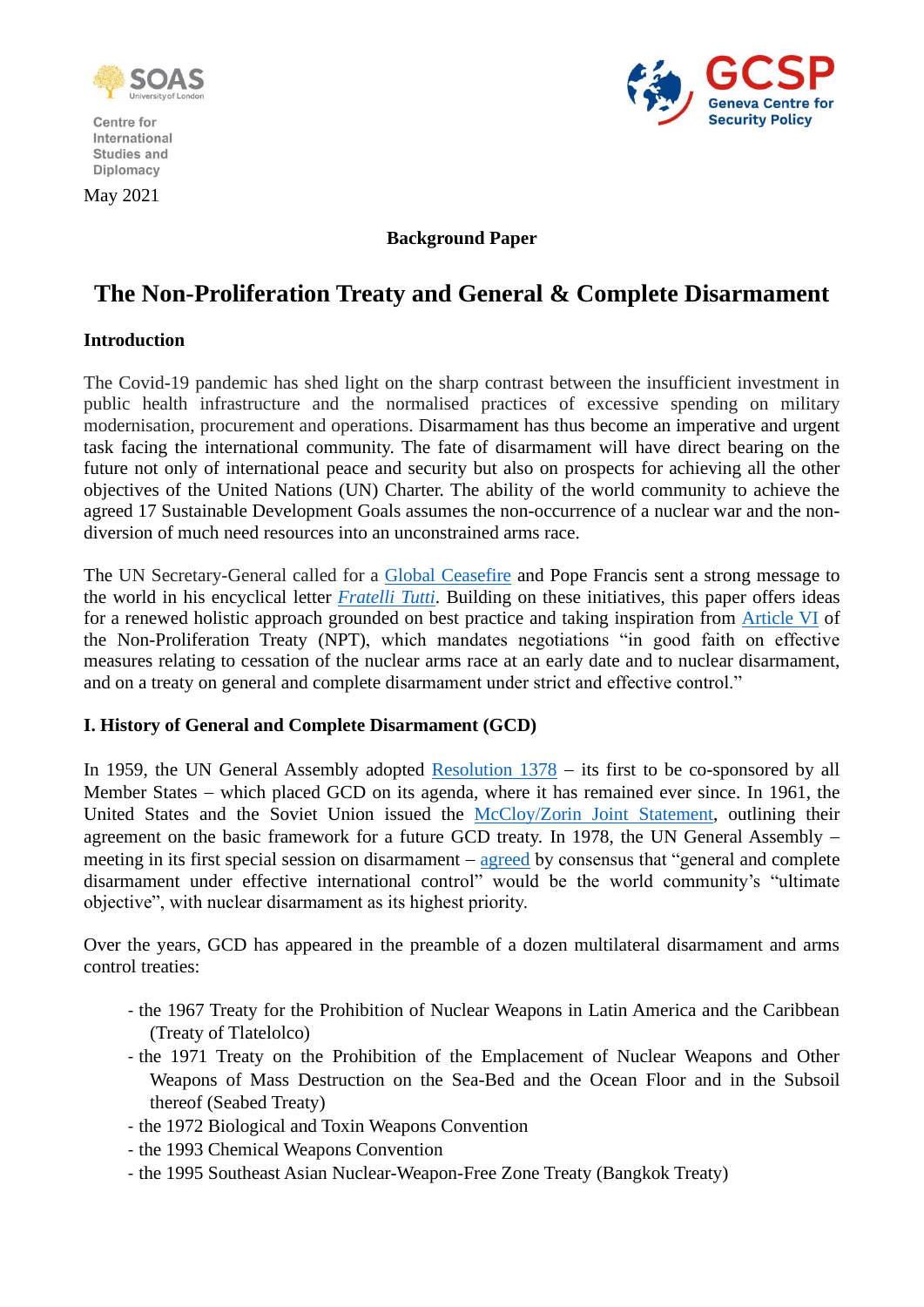- the 1996 Comprehensive Nuclear Test Ban Treaty
- the 1996 African Nuclear-Weapon-Free Zone Treaty (Pelindaba Treaty), and
- the 2006 Treaty on Nuclear Weapon Free Zone in Central Asia

At the UN, GCD continues to provide the institutionalized framework for multilateral disarmament deliberations in the General Assembly's First Committee. The UN High Representative for Disarmament Affairs, Ms Izumi Nakamitsu, has underscored its importance at a General Assembly side event on GCD held on [18 October 2017.](https://s3.amazonaws.com/unoda-web/wp-content/uploads/2017/10/hr-remarks-gdc-side-event-18-oct-2017-as-prepared.pdf) The UN Secretary General has built in his 2018 [Disarmament Agenda](https://www.un.org/disarmament/sg-agenda/en/) *Securing our Common Future* around this concept. The UN Office for Disarmament Affairs (UNODA) has included focus on GCD in its [Strategic Plan](https://front.un-arm.org/wp-content/uploads/2021/02/ODA-Strategic-Plan-2021-2025.pdf) 2021-2015.

#### **II. What GCD seeks to accomplish**

As the term has evolved at the UN in three past special sessions of the General Assembly devoted to disarmament and in countless General Assembly Resolutions, GCD encompasses the following objectives:

- a) The prohibition and elimination of nuclear weapons and all other weapons adaptable to mass destruction, especially biological and chemical weapons, and the means of their delivery
- b) The limitation and regulation of conventional armaments and the reduction of military spending while recognizing and preserving the sovereign right to self-defence; and
- c) Measures to strengthen mechanisms for the peaceful resolution of disputes and to promote compliance with the UN Charter's fundamental norm against the threat or use of force.

At no time, even within the League of Nations, has GCD ever aimed at eliminating literally every weapon from every state. It has long recognized not only the right of self-defence but also the solemn responsibility of states to contribute military resources to international peacekeeping operations. The key purpose has not been to leave states defenceless, but to establish an international regime that satisfies, with high confidence, the desire and common interest of all states to prevent large-scale international wars involving the deadliest of weaponry and the diversion of excessive resources into an unconstrained arms race.

**GCD is a key part of the UN peace and security architecture. It enables the General Assembly and the Security Council to fulfil their respective responsibilities under the UN Charter, thereby contributing to the realization of its purposes and principles with respect to the maintenance of international peace and security, the peaceful settlement of disputes and the prohibition of the threat and use of force in international affairs. As stipulated in [Art. 26](https://legal.un.org/repertory/art26.shtml) of the UN Charter, the Security Council has the responsibility "to promote the establishment and maintenance of international peace and security with the least diversion for armaments of the world's human and economic resources."**

In essence, GCD is a means to make sense of the multitude of issue-specific deliberations that take place in bilateral, regional, and global arenas. Indeed, twenty-first century GCD can build on a range of concrete and verified treaties and mechanisms that were unavailable and even unimaginable when the NPT was negotiated. In this light, GCD is an inherently dynamic concept that is continually adapting to new political and technological circumstances. All states, large and small, have contributions to make in deliberating and implementing the integrated elements of GCD.

### **III. The NPT Review Process and GCD**

GCD has rarely received serious attention in the preparatory and review processes of the NPT,